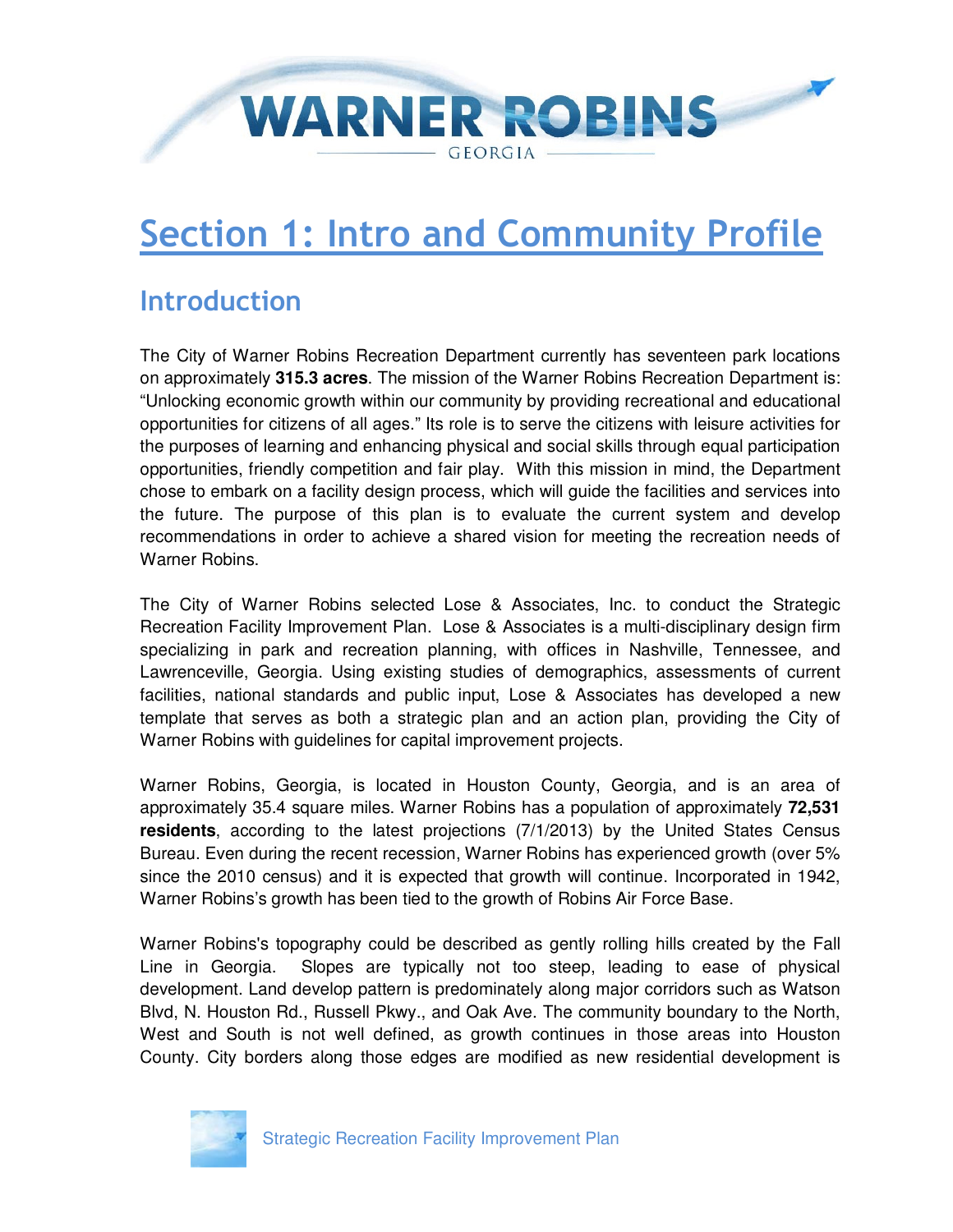incorporated into the city. Along the Eastern edge, the community is well defined by the boundaries of Robins Air Force Base.

### **Previous Studies**

Recent studies conducted by Warner Robins were reviewed as part of the planning team's research. A summary of the document is provided below.

#### **Recreation Master Plan-October 2012**

This document, prepared by the Middle Georgia Regional Commission, analyzed demographic trends, prepared an inventory of facilities, performed a survey of public desires, and made recommendations for new types of facilities. The plan recommended further detailed planning, leading to the development of the Strategic Recreation Facility Improvement Plan.